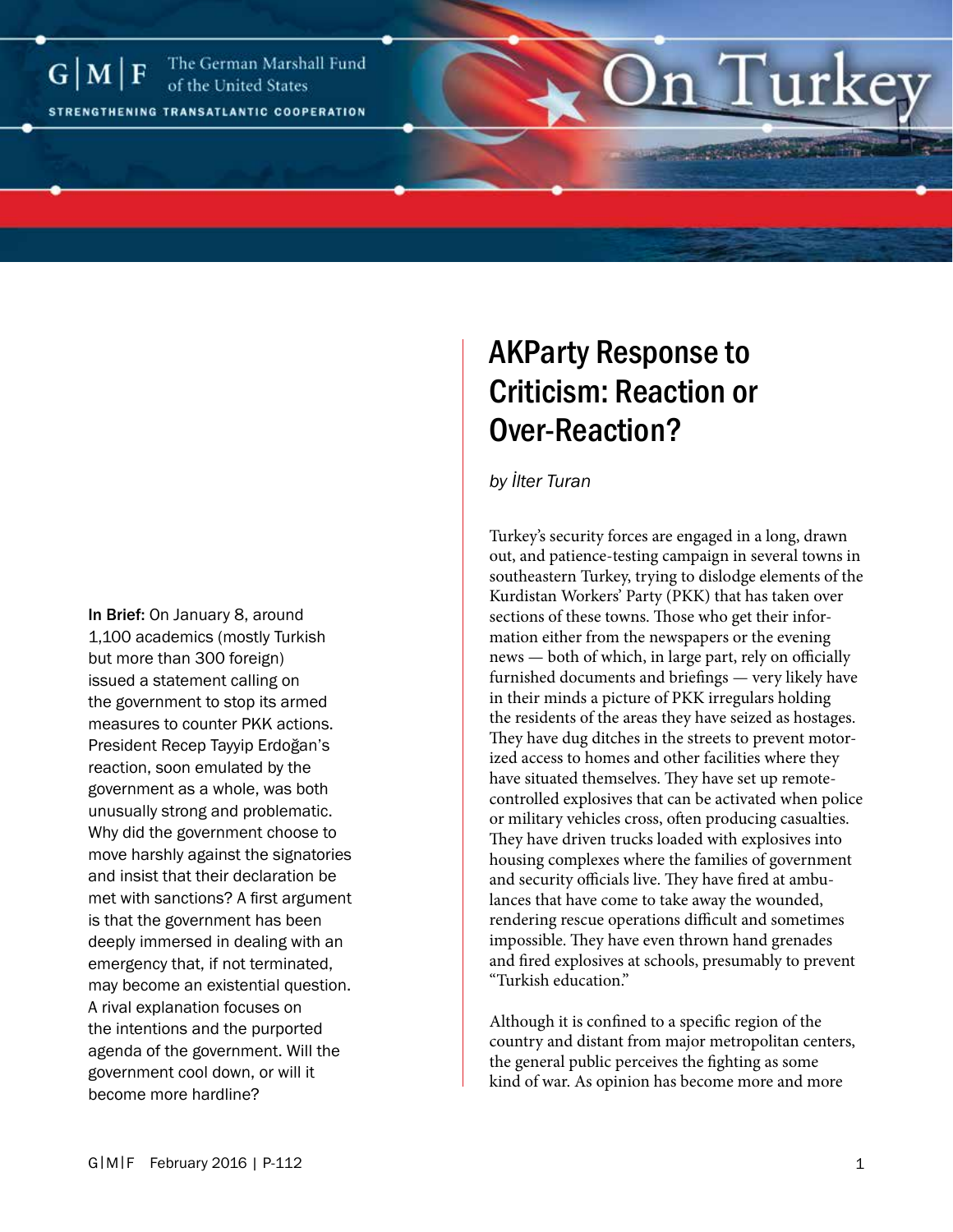# *|On Turkey |*

polarized, a large majority has both tended to blame the PKK for having brought to an end the peace that had prevailed in the country over the last few years and totally identified with the government's efforts to terminate the PKK challenge through military means. That government actions might have contributed to ending the relative peace, and the possibility that the security forces may have used more force and less carefully than necessary is not even entertained. It is not particularly popular to criticize the security forces or to suggest that a peaceful solution should be sought to bring the conflict to an end. So when on January 8, around 1,100 academics (mostly Turkish but more than 300 foreign) issued a statement calling on the government to stop its armed measures, the reaction of the public, including the government and the president, was immediate and strongly negative. This reaction was exacerbated by fiery language in the statement, calling for an end to what it described as the Turkish government's unilateral use of force against its citizens, and saying that the signatories would not be a party to the government's crime.

It is not unusual for governments or public opinion to get upset with statements from academics. In the middle of a security campaign against a terrorist organization, patience and understanding may be even more difficult to maintain than at other times. But the president's reaction, soon emulated by the government as a whole, was both unusually strong and problematic. President Recep Tayyip Erdoğan considered the statement an act of treason and encouraged university administrations and the Council on Higher Education to deal with its authors. He also asked that public prosecutors take note that the signatories had extended support to terrorists. Not surprisingly, the government's stance soon generated further reaction. More than 1,000 academics added their signatures to original the statement as an act of sympathy. Another group of academics, while not expressing an opinion on the contents of the initial statement, drew attention to the fact that expression of ideas was a democratic right and the rights of the signatories should

be respected. Soon, members of foreign academic communities and international professional associations began to issue statements, asking the government to respect the liberties of the signatories, some making additional references to academic freedoms and a peaceful resolution of Turkey's Kurdish problem.

Such developments might have been predicted. If the government had chosen to ignore the statement, there was a good chance that it would not have received as much attention as it did. In a society where the daily political agenda changes very quickly, it could have been forgotten in a few days. Why then, did the government choose to move so harshly against the signatories and insist that their declaration be met with sanctions? Two divergent lines of explanations have been offered.

> If the government had chosen to ignore the statement, there was a good chance that it would not have received as much attention as it did.

The first argument is that the government has been deeply immersed in dealing with an emergency that, if not terminated, may become an existential question. In the final analysis, a terrorist organization must not be allowed to take over sections of towns and run them independently as if a central government does not exist. In the middle of a security campaign, therefore, the government tends to view any criticism as seriously undermining its campaign. The proponents of this view point to the fact that the PYD, the Syrian branch of the PKK, employed a similar strategy to successfully take over the administration of Kobane district, but that the PKK made an error in judgment in thinking that the same strategy could be employed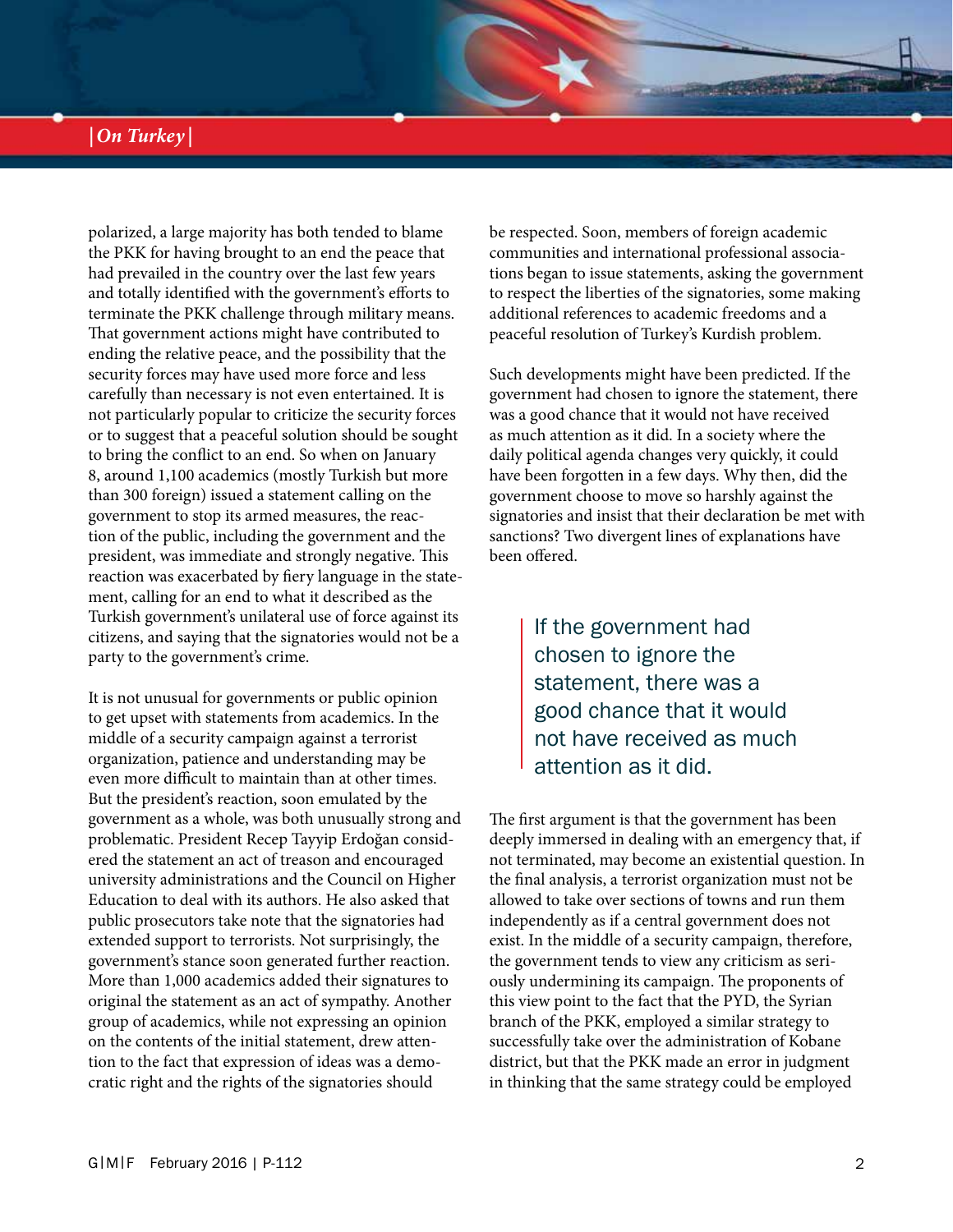# *|On Turkey |*

in Turkey. They failed to appreciate the power of the Turkish state and mistakenly expected all citizens of Kurdish origin to side with them. Some proponents of this argument also add a conspiratorial dimension to the affair, suggesting that the statement was no innocent declaration but part of a carefully crafted, probably international, plan whereby after students came back to campuses from their winter break, large student demonstrations would be incited across the country, extending support to the PKK.

A rival explanation focuses on the intentions and the purported agenda of the government. The defenders of this view dwell on the point that the government announced the suspension of the so-called "Peace Process" in June 2015, the same time as the majority AKParty experienced substantial losses in the parliamentary elections both against the nationalists (MHP) and against the mainly Kurdish ethnic Peoples' Democracy Party (HDP) in Turkey's southeast. Losing its parliamentary majority, the AKParty adopted a new strategy to regain its votes and then move to a new election. Accordingly, on one hand, the party adopted a strongly nationalist line to woo those votes that had gone to the MHP. On the other hand, in terminating the peace process, it encouraged voters in the southeast to reconsider their choice of party if they wanted peace to be maintained. Since the HDP was closely identified with the PKK, some voters felt that supporting the HDP would only help bring violence back. The strategy, which appears to have been designed and implemented mainly by Erdoğan, worked. In November, the AKParty returned to government with a substantial parliamentary majority, though somewhat short of 330 that it would need to change the constitution and convert Turkey from a parliamentary to a presidential system. Supporters of this argument usually add that the country has already moved into a de facto presidential system despite the presence of constitutional provisions to the contrary, and that the system is becoming more authoritarian. The academicians' statement provided the government with an opportunity to silence the universities,

one of the few remaining institutions that the government had yet failed to bring under its full control, by showing all that those who criticized government policies would be exposed to sanctions.

Both lines of argument may have their merits and shortcomings in explaining the government's behavior. The fact, however, is that even under conditions of duress, it is not typical for governments in democratic systems to publicly harass academics and invite administrators and courts to apply sanctions. Several of those who had signed the statement were taken in for questioning by public prosecutors and their homes and offices searched. No arrests have been made, however. The Council on Higher Education, the top administrative body of the Turkish university system, has also asked university administrators to initiate

> It is not typical for governments in democratic systems to publicly harass academics and invite administrators and courts to apply sanctions.

disciplinary action against those that have signed the statement. Some enthusiastic university administrators had already started investigations before receiving instructions from the Council. Because the signatories have been university-affiliated individuals, the government's position has been sometimes criticized for not observing academic freedom. The question is, in fact, not one of academic freedom in the narrow sense, but of the freedom of expression, an unalienable right for all citizens in a liberal democratic system.

The government's response to the statement has generated significant criticism internationally and raised questions about the nature of the Turkish political system. Many international professional associa-